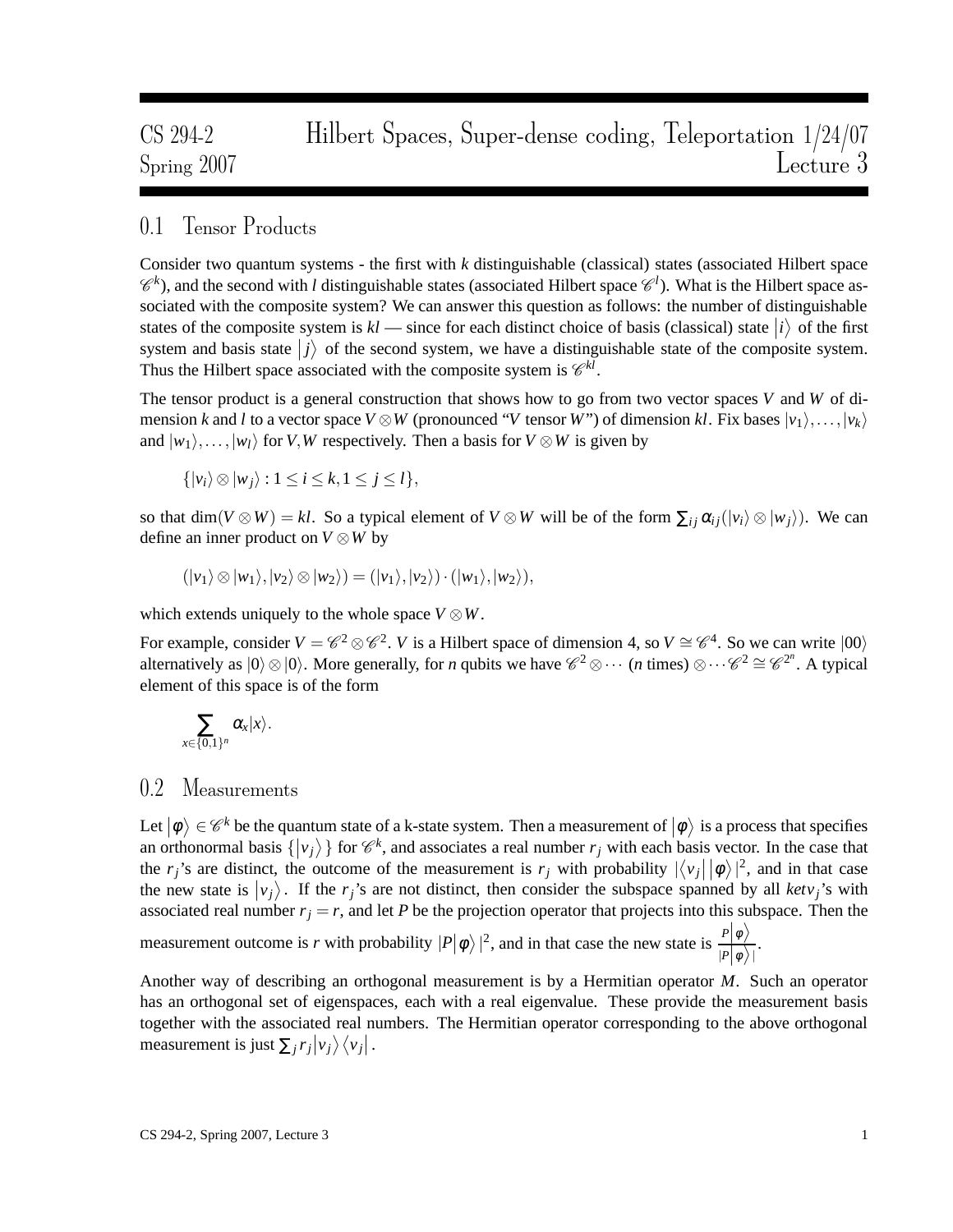### 0.3 Quantum Gates

Recall the examples of simple unitary transforms, or "quantum gates." These include the single qubit gates such as the hadamard gate *H*, the NOT gate *X*, the controlled phase gate *Z*, the rotation by  $\theta$  gate  $R_{\theta}$ , as well as the two qubit gate *CNOT*.

Certain families of quantum gates are universal in the sense that any unitary transformation on *k* qubits can be closely approximated by a quantum circuit using only quantum gates from the family. Of course, the number of quantum gates in the circuit must scale exponentially in *k*. Examples of universal families of quantum gates include CNOT and all single qubit gates (actually any single qubit gate other than the Hadamard).

#### 0.4 Tensor product of operators

Suppose we have two quantum systems: a *k*-state system with associated Hilbert space *V* and a *l*-state system with associated Hilbert space *W*. Suppose we apply a unitary transformation *A* to the first system and *B* to the second system. What is the resulting transformation on the combined system  $V \otimes W$ ? To figure this out, let us first see how the combined transformation acts on basis states of  $V \otimes W$ . Consider a basis state  $|i\rangle \otimes \{ket\{jet\}$  where  $0 \le i \le k-1$  and  $0 \le j \le l-1$ . Since *A* is only acting on *V* and *B* only on *W*, this state is transformed to  $A|i\rangle \otimes B|j\rangle$ .

Suppose  $|v\rangle$  and  $|w\rangle$  are unentangled states on  $\mathcal{C}^m$  and  $\mathcal{C}^n$ , respectively. The state of the combined system is  $|v\rangle \otimes |w\rangle$  on  $\mathscr{C}^{mn}$ . If the unitary operator *A* is applied to the first subsystem, and *B* to the second subsystem, the combined state becomes  $A|v\rangle \otimes B|w\rangle$ .

In general, the two subsystems will be entangled with each other, so the combined state is not a tensorproduct state. We can still apply *A* to the first subsystem and *B* to the second subsystem. This gives the operator  $A \otimes B$  on the combined system, defined on entangled states by linearly extending its action on unentangled states.

 $(For example, (A \otimes B)(0 \otimes 0) = A(0 \otimes B(0) \ldots (A \otimes B)(1 \otimes 1) = A(1) \otimes B(1)$ . Therefore, we define  $(A \otimes B)(\frac{1}{\sqrt{2}})$  $\frac{1}{2}$ |00 $\rangle + \frac{1}{\sqrt{2}}$  $\frac{1}{2}$ |11 $\rangle$ ) to be  $\frac{1}{\sqrt{2}}$  $\frac{1}{2}(A \otimes B)\big|00\big> + \frac{1}{\sqrt{2}}$  $\frac{1}{2}(A \otimes B) |11\rangle = \frac{1}{\sqrt{2}}$  $\frac{1}{2}(A|0\rangle \otimes B|0\rangle + A|1\rangle \otimes B|1\rangle).$ 

Let  $|e_1\rangle, \ldots, |e_m\rangle$  be a basis for the first subsystem, and write  $A = \sum_{i,j=1}^m a_{ij} |e_i\rangle\langle e_j|$  (the *i*, *j*th element of *A* is  $a_{ij}$ ). Let  $|f_1\rangle, \ldots, |f_n\rangle$  be a basis for the second subsystem, and write  $B = \sum_{k,l=1}^n b_{kl} |f_k\rangle \langle f_l|$ . Then a basis for the combined system is  $|e_i\rangle \otimes |f_j\rangle$ , for  $i = 1, ..., m$  and  $j = 1, ..., n$ . The operator  $A \otimes B$  is

$$
A \otimes B = \left(\sum_{ij} a_{ij} |e_i\rangle\langle e_j| \right) \otimes \left(\sum_{kl} b_{kl} |f_k\rangle\langle f_l| \right)
$$
  
= 
$$
\sum_{ijkl} a_{ij} b_{kl} |e_i\rangle\langle e_j| \otimes |f_k\rangle\langle f_l|
$$
  
= 
$$
\sum_{ijkl} a_{ij} b_{kl} (|e_i\rangle \otimes |f_k\rangle) (\langle e_j| \otimes \langle f_l|).
$$

Therefore the  $(i, k), (j, l)$ th element of  $A \otimes B$  is  $a_{ij}b_{kl}$ . If we order the basis  $|e_i\rangle \otimes |f_j\rangle$  lexicographically, then the matrix for  $A \otimes B$  is

$$
\begin{pmatrix} a_{11}B & a_{12}B & \cdots \\ a_{21}B & a_{22}B & \cdots \\ \vdots & \vdots & \ddots \end{pmatrix} ;
$$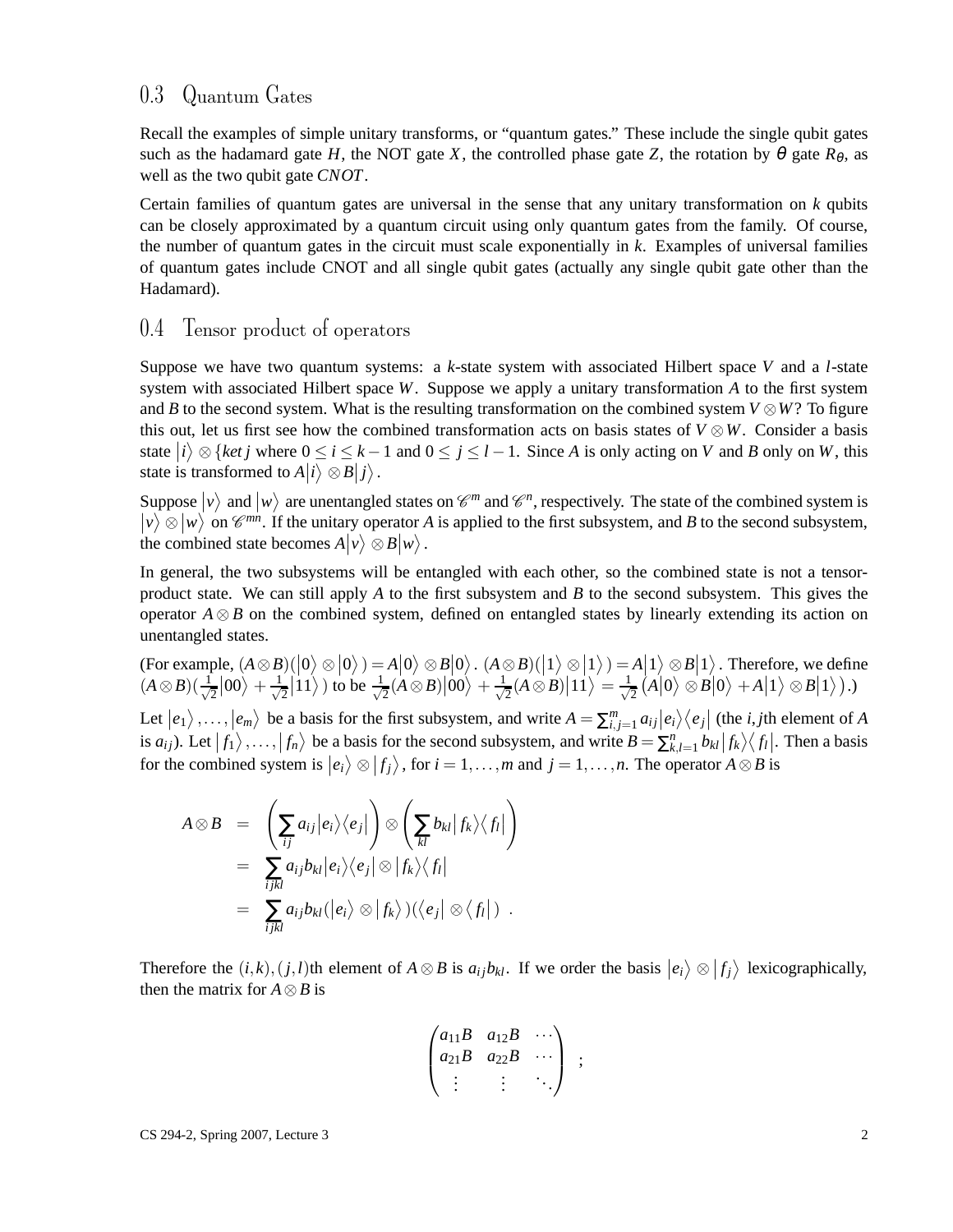in the *i*, *j*th subblock, we multiply  $a_{ij}$  by the matrix for *B*.

### 0.5 Bell States

The following simple quantum circuit on two qubits outputs one of the four Bell basis states as the inputs range over the two bit strings.

FIGURE of quantum circuit with Hadamard gate followed by CNOT.

The four Bell basis states are denoted:

$$
|\Phi^{+}\rangle = \frac{1}{\sqrt{2}}(|00\rangle + |11\rangle)
$$

$$
|\Phi^{-}\rangle = \frac{1}{\sqrt{2}}(|00\rangle - |11\rangle)
$$

$$
|\Psi^{+}\rangle = \frac{1}{\sqrt{2}}(|01\rangle + |10\rangle)
$$

$$
|\Psi^{-}\rangle = \frac{1}{\sqrt{2}}(|01\rangle - |10\rangle)
$$

The state  $\Psi^-$ , also called the singlet state, has the special property that it is invariant under a unitary change of basis of the two qubits (same change of basis for both qubits).

# 1 Superdense Coding

Suppose Alice and Bob have a *quantum* communications channel, over which Alice can send qubits to Bob. However, Alice just wants to send a regular classical letter (sequence of bits). One way to send her message is to encode a 0 as  $|0\rangle$  and a 1 as  $|1\rangle$ . But can she do better than sending as many qubits as bits in her message?

Intuitively, since quantum systems are more complex than classical systems, they can hold information – so maybe Alice can do better. But quantum information is hard to access; when you measure a quantum state, it looks classical – so maybe she can't.

In fact, if Alice and Bob share a Bell state, then she can send two classical bits of information using only one qubit.

Say Alice and Bob share  $|\Phi^+\rangle = \frac{1}{\sqrt{2}}$  $\frac{1}{2}(|00\rangle + |11\rangle)$ . Depending on the message Alice wants to send, she applies a gate to her qubit, then sends it to Bob. If Alice wants to send 00, then she does nothing to her qubit, just sends it to Bob. If Alice wants to send 01, she applies the phase flip *Z* to her qubit, changing the quantum state to  $\frac{1}{\sqrt{2}}$  $\frac{1}{2}(|00\rangle - |11\rangle) = |\Phi^-\rangle$ . To send 10, she applies the NOT gate, giving  $\frac{1}{\sqrt{2}}$  $\frac{1}{2}(|10\rangle+|01\rangle)=|\Psi^+\rangle.$ To send 11, she applies both *NOT* and *Z*, giving  $\frac{1}{\sqrt{2}}$  $\frac{1}{2}(|01\rangle - |10\rangle) = |\Psi^{-}\rangle.$ 

After receiving the qubit from Alice, Bob has one of the four mutually orthogonal Bell states. He can therefore apply a measurement to distinguish between them with certainty, and determine Alice's message. In practice, the way he'll make this measurement is by running the circuit we saw in Lecture 2 backwards (i.e., applying  $(H \otimes I) \circ CNOT$ ), then measuring in the standard basis.

Note that Alice really did use two qubits total to send the two classical bits. After all, Alice and Bob somehow had to start with a shared Bell state. However, the first qubit – Bob's half of the Bell state – could have been sent well before Alice had decided what message she wanted to send. Perhaps only much later did she decide on her message and send over the second qubit.

One can show that it is not possible to do any better. Two qubits are necessary to send two classical bits. Superdense coding allows half the qubits to be sent before the message has been chosen.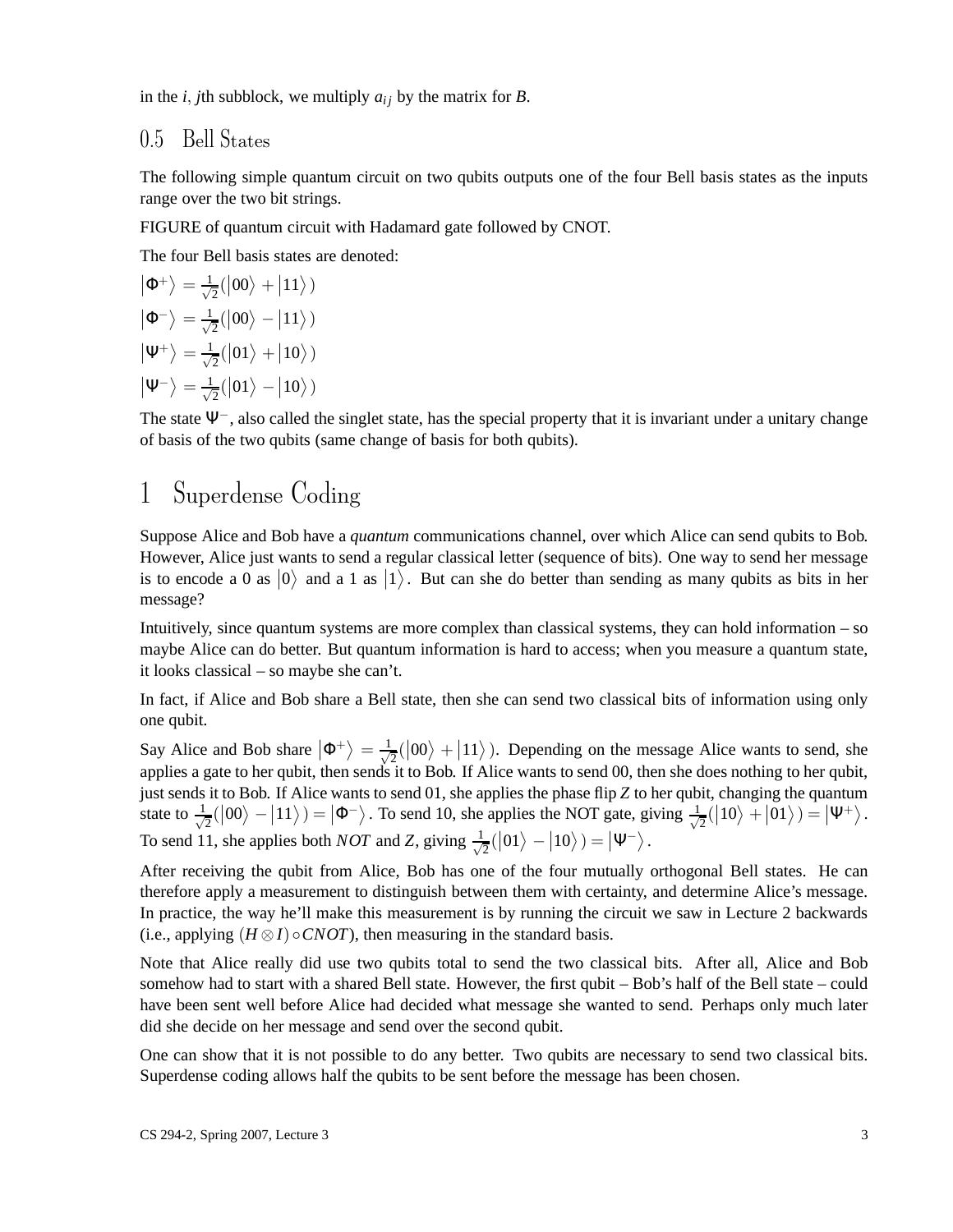## 1.1 Another Example: Quantum Teleportation

The *No Cloning Theorem* states that no quantum system can copy a qubit; that is, there is no transform sending  $|\psi\rangle \otimes |0\rangle \mapsto |\psi\rangle \otimes |\psi\rangle$ . However, if we are willing to destroy the original, we can transmit a qubit, even to a remote location.

Suppose *A* has access to a quantum state  $|\psi\rangle = a_0|0\rangle + a_1|1\rangle$ , which she wants to transmit to a remote party *B*. She can accomplish this by transmitting only classical bits of information, provided *A* and *B* share the entangled two-qubit state

$$
|\phi\rangle = \frac{1}{\sqrt{2}}(|00\rangle + |11\rangle).
$$

The technique is known as *quantum teleportation.*

The basic idea is this. *A* controls  $|\psi\rangle$  and the first qubit of  $|\phi\rangle$ . *A*'s strategy, roughly speaking, is to forcibly entangle  $|\psi\rangle$  with the first qubit  $|\phi\rangle$ . *A* then measures the first qubit of  $|\phi\rangle$ , resolving it completely, and hopes this will cause  $|\psi\rangle$  to become entangled with the *second* qubit of  $|\phi\rangle$ . Presumably, *B* could then transfer  $|\psi\rangle$  to the second qubit of  $|\phi\rangle$ .

As a first try, consider the following diagram. The top line represents  $|\psi\rangle$ ; the bottom two represent the two qubits of  $|\phi\rangle$ .



That is, *A* passes  $|\psi\rangle$  and the first qubit of  $|\phi\rangle$  through a CNOT gate, and then measures the first qubit of  $|\phi\rangle$ . Now the input into the system as a whole is

$$
|\phi\rangle \otimes |\psi\rangle = \sum_{i=0,1} a_i |i\rangle \otimes \sum_{j=0,1} \frac{1}{\sqrt{2}} |j,j\rangle.
$$

After passing through the CNOT gate this becomes

.

$$
\sum_{i,j} a_i | i,i \oplus j, j \rangle
$$

Now *A* measures the middle qubit. Suppose it is measured as *l*; then  $l = i \oplus j$ . The state is now

$$
\sum_j a_{j\oplus l} |j\oplus l,j\rangle.
$$

Next, *A* transmits *l* to *B*. If  $l = 0$ , *B* takes no action, while if  $l = 1$ , then *B* performs a bit flip on his qubit (the bottom qubit in the diagram.) A bit flip is just the transformation  $\begin{pmatrix} 0 & 1 \\ 1 & 0 \end{pmatrix}$ . Thus we have

$$
\sum_j a_{j\oplus l} |j,j\rangle.
$$

Finally, *B* does a phase flip on his qubit, yielding

$$
\sum_j a_j |j,j\rangle.
$$

CS 294-2, Spring 2007, Lecture 3 4